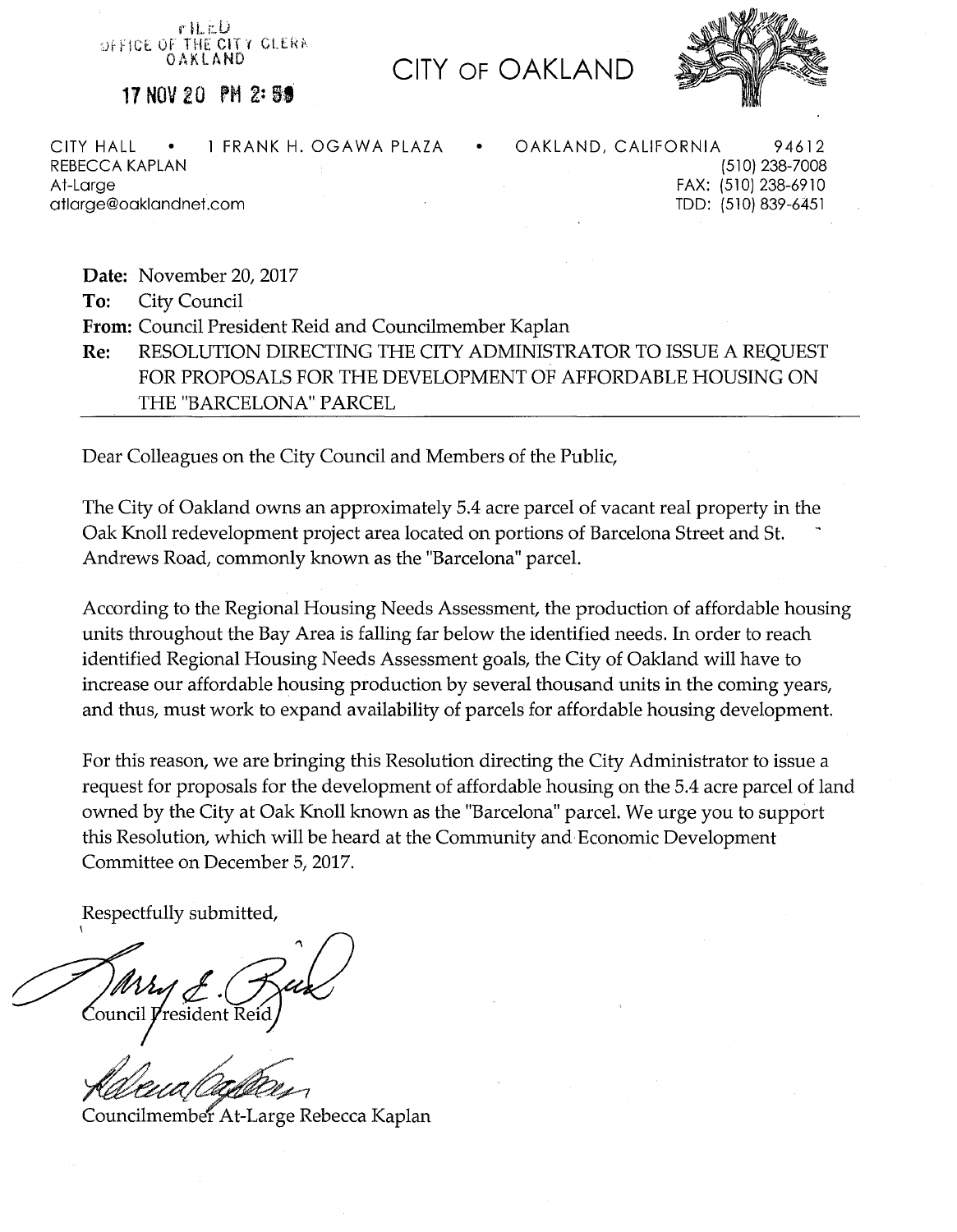

17 NOV 20 PM 2:58

Approved as to form and legality:

Attorney

## **OAKLAND CITY COUNCIL**

**RESOLUTION NO.** C.M.S.

**Introduced by Council President Reid and Councilmember Kaplan** 

**RESOLUTION DIRECTING THE CITY ADMINISTRATOR TO ISSUE A**  FOR PROPOSALS FOR THE DEVELOPMENT **AFFORDABLE HOUSING ON THE 5.4 ACRE PARCEL OF LAND OWNED BY THE CITY AT OAK KNOLL KNOWN AS THE "BARCELONA" PARCEL** 

**WHEREAS,** quality affordable housing is vital to healthy, safe, vibrant, and diverse communities, and vital to supporting seniors, families, youth, veterans, and people with disabilities; and

**WHEREAS,** rising housing costs have led longtime residents to be displaced, live in overcrowded and substandard homes, or become homeless, threatening our City's diversity and economic prosperity; and

**WHEREAS,** creating new affordable housing helps our residents maintain community roots and encourages racial and economic diversity for generations; and

**WHEREAS,** according to the Regional Housing Needs Assessment, the production of affordable housing units throughout the Bay Area is falling far below the identified needs; and

**WHEREAS,** the lack of affordable housing is causing difficulty for all of our community, making it hard for our schools to attract and retain teachers, for our hospitals to attract and retain nurses, and other vital workers who are necessary to the fabric of our community; and

**WHEREAS,** in order to reach identified Regional Housing Needs Assessment goals, the City of Oakland will have to increase our affordable housing production by several thousand units in the